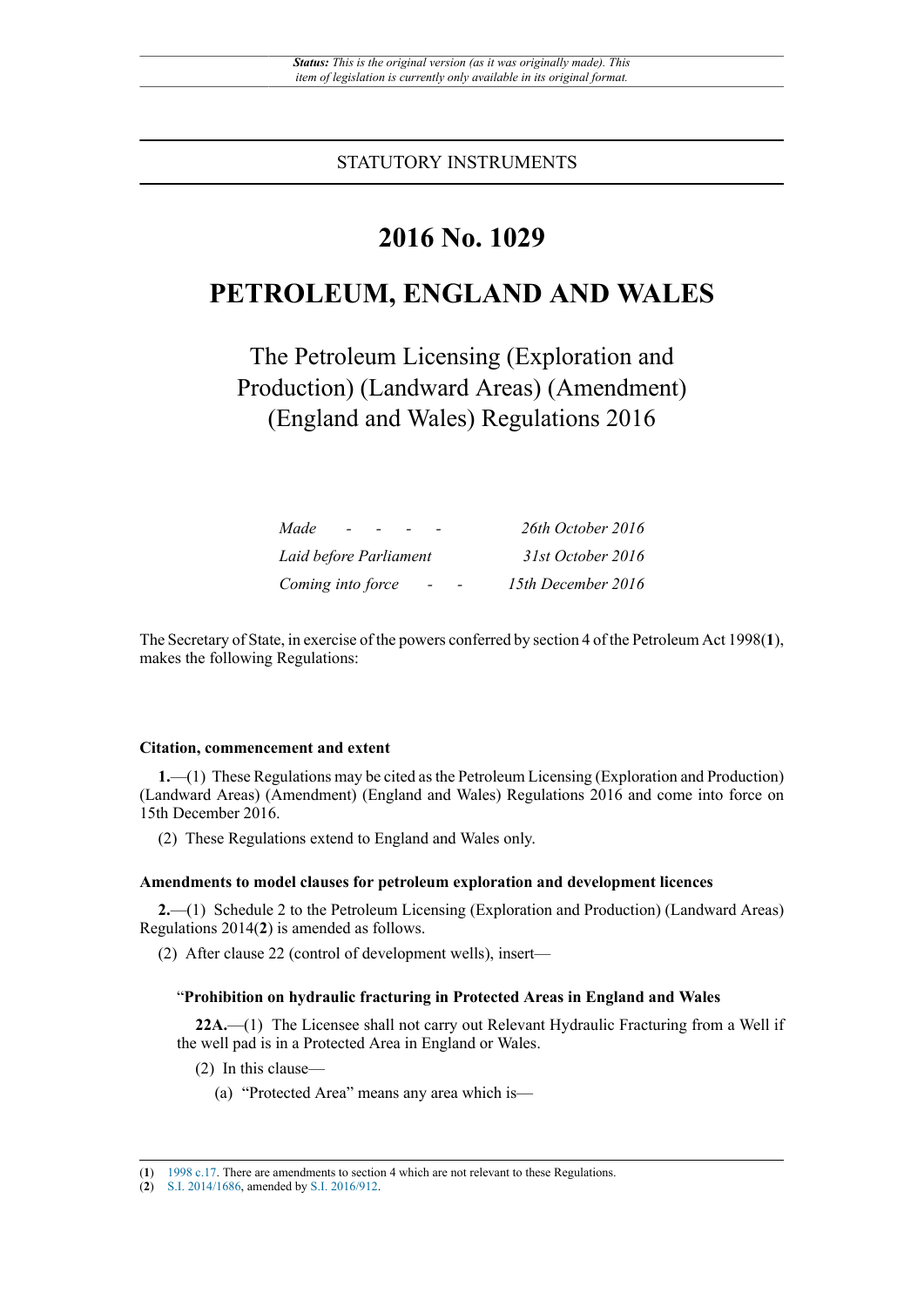- (i) a protected groundwater source area or other protected area as defined by regulations 2 and 3 of the Onshore Hydraulic Fracturing (Protected Areas) Regulations 2016(**3**);
- (ii) a European site as defined by regulation  $8(1)$  of the Conservation of Habitats and Species Regulations 2010(**4**);
- (iii) a site of special scientific interest notified in accordance with section 28 of the Wildlife and Countryside Act 1981(**5**) unless the notification has ceased to have effect by virtue of subsection (6) of that section; or
- (iv) designated under paragraph 1 of article 2 of the Ramsar Convention for inclusion in the list of wetlands of international importance referred to in that article;
- (b) "Ramsar Convention" has the meaning given in section 37A(4) and (5) of the Wildlife and Countryside Act 1981(**6**);
- (c) "Relevant Hydraulic Fracturing" means hydraulic fracturing of shale or strata encased in shale which is carried out in connection with the use of a Well to search or bore for or get petroleum, and involves, or is expected to involve, the injection of—
	- (i) more than 1,000 cubic metres of fluid at any stage, or expected stage, of the hydraulic fracturing, or
	- (ii) more than 10,000 cubic metres of fluid in total.".

*Neville-Rolfe* Minister of State Department of Business, Energy and Industrial Strategy

26th October 2016

<sup>(</sup>**3**) [S.I. 2016/384](http://www.legislation.gov.uk/id/uksi/2016/384).

<sup>(</sup>**4**) [S.I. 2010/490](http://www.legislation.gov.uk/id/uksi/2010/490), to which there are amendments not relevant to these Regulations.

<sup>(</sup>**5**) [1981 c. 69](http://www.legislation.gov.uk/id/ukpga/1981/69); section 28 was substituted by the Countryside and Rights of Way Act [2000 \(c. 37\)](http://www.legislation.gov.uk/id/ukpga/2000/37) Schedule 9, paragraph 1. It was amended by the Natural Environment and Rural Communities Act [2006 \(c. 16\)](http://www.legislation.gov.uk/id/ukpga/2006/16) Schedule 11, Part 1, paragraph 79, and by the Marine and Coastal Access Act [2009 \(c. 23\)](http://www.legislation.gov.uk/id/ukpga/2009/23) Schedule 13, Part 2, paragraph 2. It was modified in respect of functions exercisable in relation to Wales by [S.I. 1999/672](http://www.legislation.gov.uk/id/uksi/1999/672).

<sup>(</sup>**6**) Section 37A was inserted by the Countryside and Rights of Way Act [2000 \(c. 37\)](http://www.legislation.gov.uk/id/ukpga/2000/37), section 77.